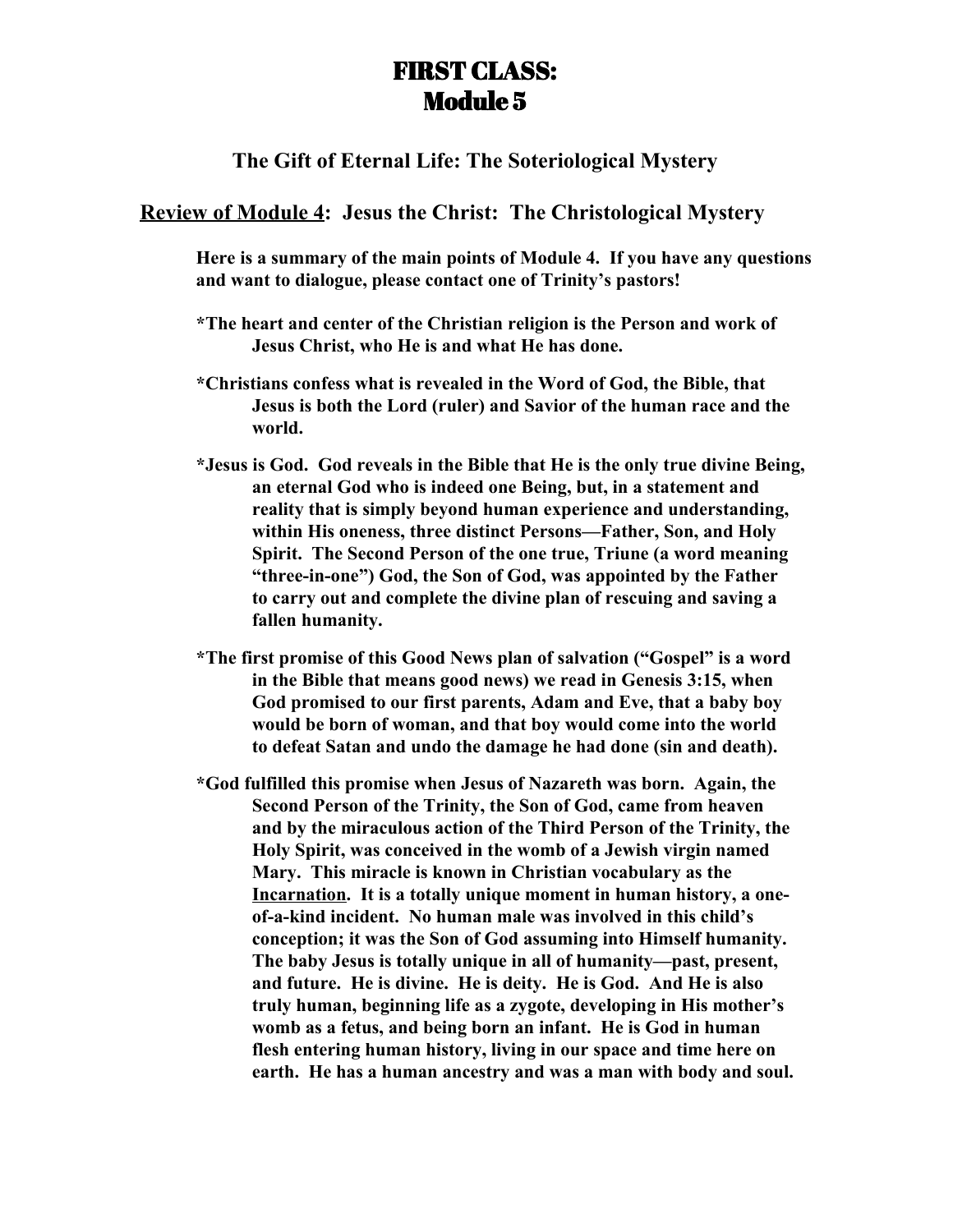**\*Summarizing His reason for coming to earth, His mission, and His work: He came as a substitute for all humanity. He came to keep the Law and will of God because we could not obey God's law in perfect holiness, as that Law demands of us in order to be connected to God. Jesus lived a full human life, from "cradle to coffin," for some thirtythree years. Never once did he commit a sinful act, speak a sinful word, or even have a single sinful thought or desire. He obeyed God's commandments and will completely, a perfect record.**

**He also gave Himself over to death, actually submitted Himself willfully to a human physical death, but also submitting Himself to the punishment of eternal death. This He did although He was totally innocent of sin, having in His life never sinned, never giving into the temptations of the world culture around Him or the devil. His physical death was by a cruel method of execution, crucifixion in the days of the Roman Empire. He was railroaded, wrongfully accused, unjustly and illegally tried by His own Jewish people, tortured mercilessly, and murdered after intensely suffering. Spiritually He suffered beyond all human imagination. While hanging on the cross, He took upon Himself the full divine wrath and punishment for the sins—all the sins, zillions upon zillions of sins—for all humanity. In other words God the Father let go of all His just anger against all the people who had ever lived before Jesus' birth, all the people alive at the time of Jesus' death, and all the people who would be born in the future. The Father would in that moment totally forsake the Son, so that Jesus would experience in His Person absolute separation from the Father, the totality of punishment for sin, and hell!**

- **\*But in His death was amazingly hidden the divine plan of salvation for the human race! His death put to death, death itself! His perfect obedience to His Father's will, even to the cross, was the defeat of Satan and his evil intentions for the end of time.**
- **\*And then Jesus was raised in His Body from death itself. Buried in a tomb on the Friday evening on which He died (His time of death was 3:00 p.m.), on early Sunday morning (now celebrated as Easter Sunday) Jesus' soul returned to His corpse there in the tomb, and He was alive again in His Body, the same Body conceived in His mother Mary's womb, the same Body crucified on the cross and buried in the tomb. Over 500 eyewitnesses, people who knew and believed in Jesus when He was carrying out His three-year public ministry, gave the testimony that He was dead, and then was alive again. His resurrection was and continues to be comforting witness that Jesus of of Nazareth was the Son of God, therefore His teaching and Word is truth, and that God has accepted His sacrificial death for our benefit!**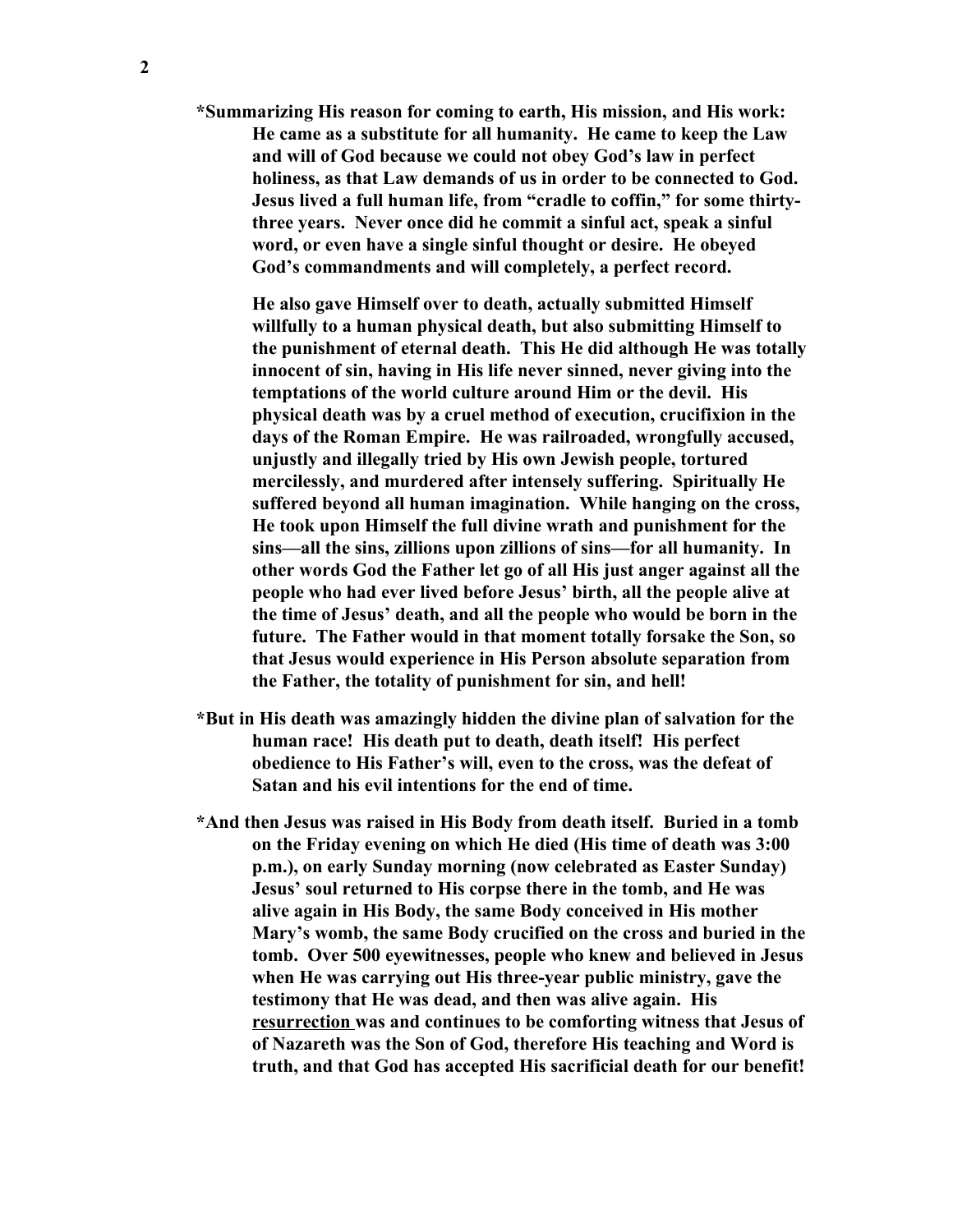**In this lesson we will explore another fancy theological word that every Christian should come to know and love: soteriology. It is a word from the ancient Greek word "***soter***," or "Savior." Soteriology is the study of salvation. Jesus' work accomplished our salvation, but how does what He finished two thousand years ago get to us, when each of us are born and live out our lives in our own generation?**

**Perhaps the best way to get right to the point is to use your Small Catechism, the Explanation, pages 195-204. Read over this whole section and in the space below write any questions or initial observations that "jump out at you:"**

**Turn back to page 195, and read Martin Luther's explanation of the Third Article of the Apostles Creed (inside the box).**

**The fact Luther confesses here is based on the Bible's teaching that, because all human beings are conceived and born in sin—the original sin of Adam and Eve it is impossible for any human being:**

- **\*to "find God," even if he/she seeks earnestly to discover spiritual, religious truth;**
- **\*to hear the Christian Gospel and decide for herself/himself to become a Christian, to create such faith and belief inside by his/her own will or power; and/or**
- **\*to in any way or manner cooperate in the Holy Spirit's work of conversion. (the transformation from being an unbeliever to becoming a believing Christian)**

**Lutheran Christians, on the basis of the Scripture passages presented in the catechism reading above (John 1:12-13 and 6:65; Ephesians 2:8-9; 1 Corinthians 2:14 and12:3), respectfully disagree with brother and sister Christians from other denominations that teach such "decision theology," that God brings the Gospel to people, but it is up to the individual to take the final step to conversion. Faith is a creation and gift of God, given freely by Him, and brought to the sinner by the Holy Spirit, solely out of divine love, through the means of the Gospel. Faith is completely God's work and action. He plants faith, and it is that faith that enables a sinner to believe. Faith as God's gift precedes conversion, belief, and good works!**

**Lutheran Christians, on the basis of the Bible, reject the teaching that faith is merely or mostly a human response, avoiding such statements as:**

**<sup>\*</sup>What is so profound about Luther's statement "I believe. . .that I cannot believe?"**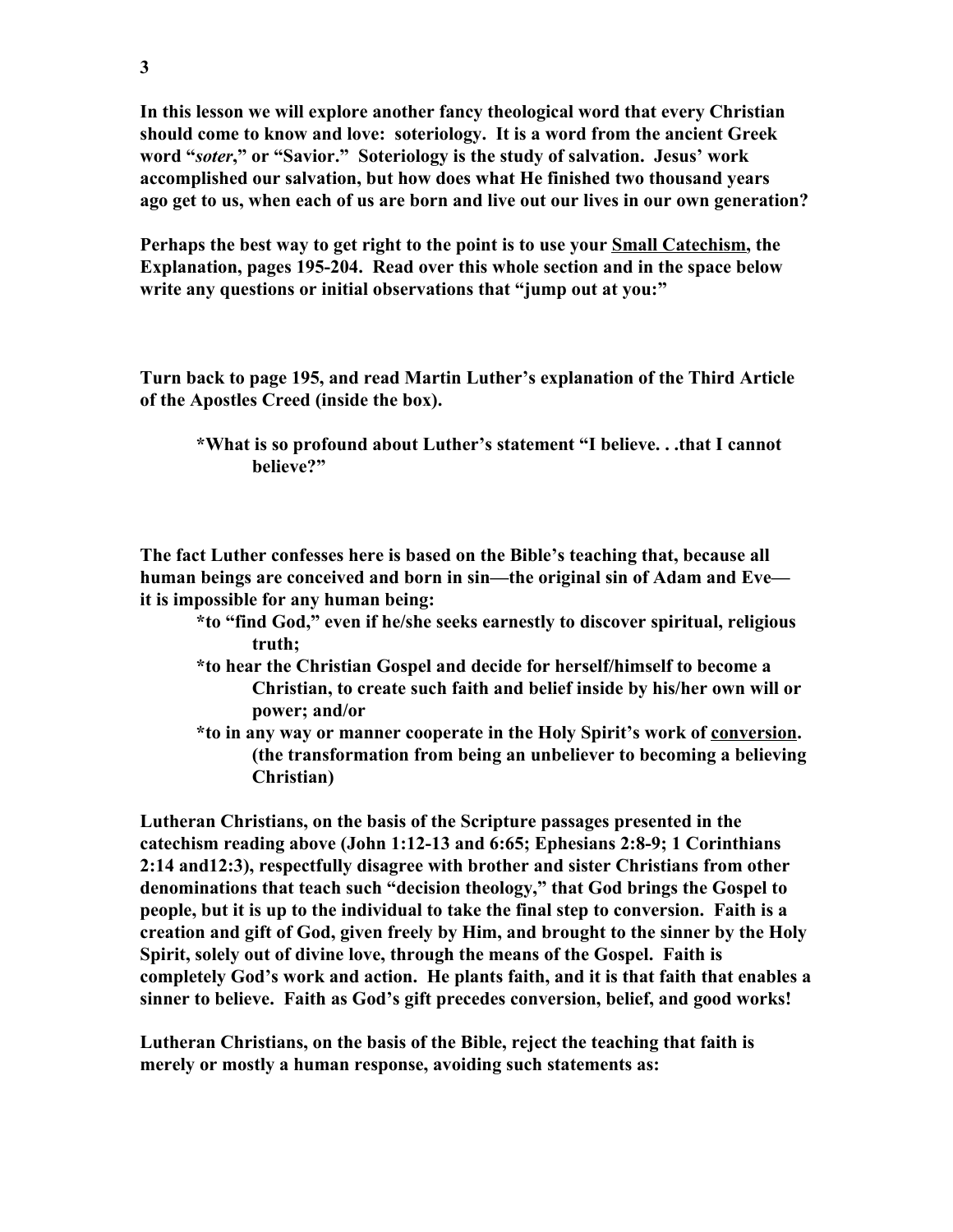**\*I made my decision to follow Jesus in 1984.**

**\*I found Jesus**

**\*God is my co-pilot**

**The Lutheran Christian altar call is the administration of the Sacrament of Holy Communion in the Divine Service, topics we will discuss in modules 8 and 10.**

**To illustrate this critical and important difference in understanding how conversion takes place, consider this true story (names have been changed for anonymity):**

**A young lady, 21, grew up in her family's rural Protestant church. She cannot remember a time when her family did not go to church or when she did not know Jesus and believe He was God's Son and her Savior. When she was 13, she made her formal decision for Christ; at an altar call she marched to the front of the church and surrendered and gave her life to Him. Even after graduating from high school and attending the local university, she continued to live an exemplary Christian life.**

**We will name her Sherry. Sherry met a young man, a graduate student, 24, a very decent guy in his own right, a man of good character and personality. However he was not a Christian. His family had no religious background. He was not hostile to Christianity; he just didn't understand how otherwise intelligent people could believe some of the things that Christians taught. We will name him Barry.**

**But Barry was falling in love with Sherry, and, although Sherry knew she would never marry an unbeliever, she was quite smitten with Barry, and continued to date him. They became good friends. As Barry spent more and more time with Sherry's family, he gladly went to church most Sundays with them, and he agreed to read some books Sherry gave him, but to his credit, he would not pretend to believe what he simply could not give himself to accept.**

**Nearly two years into their relationship, Barry joined the family for a week of special, summer revival services. On the last night of these events, the guest evangelist was a missionary/Bible scholar, let's call him the Reverend Doctor Williams. Remember Barry has been to 100 or so church services and sermons, most of them featuring an altar call. In all these opportunities he was never convinced that he could become a Christian. However, the Rev. Dr. Williams began to make sense. As Barry listened it was the first time ever that the story of Jesus actually seemed logical and possible to Barry. It was as if a light bulb went on inside his brain, and a resolution happened in his thought processes. After Dr. Williams finished and invited listeners to come forward and pray to receive Christ, Barry stood. To Sherry and her family's surprise, he made his way down their row of chairs, into the aisle, and up to the altar, where he, along with a half dozen others, prayed with Dr. Williams and other ministers and deacons, and became a believer!**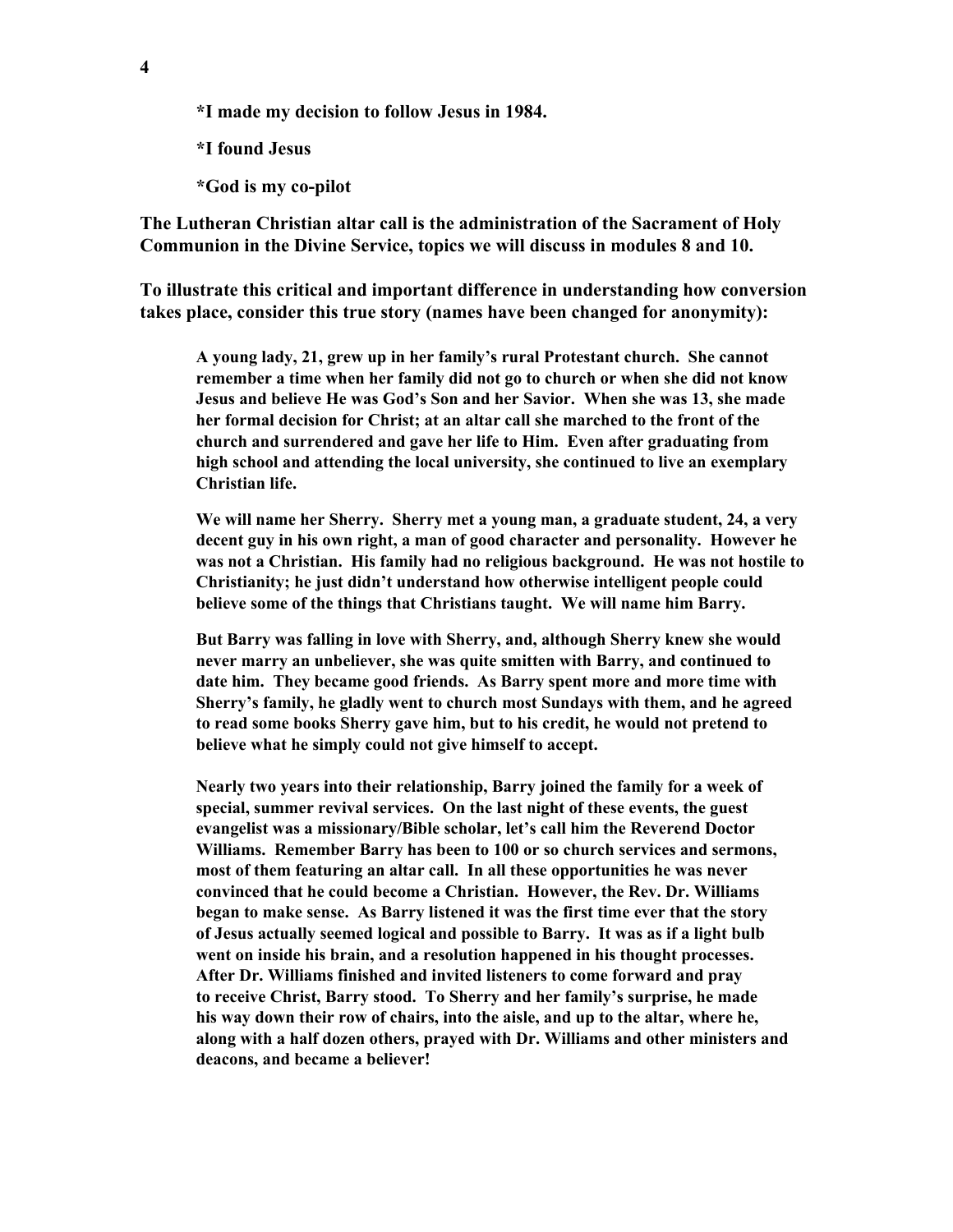

**What happened?**

**Well, it is obvious that Barry became a believer in Christ's Person and work. That's what Dr. Williams preached about with clarity and conviction.**

**How did it happen? When did it happen?**

**Here is where belief and practice differ. Those who teach that human beings must make a decision as the final step of conversion would say that when Barry's will finally stopped resisting the Holy Spirit and turned to Jesus, that he indeed did make a mental, emotional, and spiritual surrender. This change of mind and heart must be accompanied by public profession, so when he went to the altar and there gave himself to Christ, God then accepted him, and the conversion was complete.**

**Those who, like Lutheran Christians, teach that we are saved by grace through the gift of faith, and not of our own decisions, wills, and works, believe that all glory goes to the Holy Spirit, who came again and again through His Word to Barry, who previously made the only decision a sinner can make—to reject God and His Word. But out of love for Barry (and in answer to Sherry and her family's continued prayers for Barry), in His own time, the Holy Spirit chose this day, this preacher, and this service to give to Barry the gift of faith, which would enable even an intellectual skeptic like him, to believe in Christ and His Word. The planting of faith through the means of the Gospel is an act of the Holy Spirit, obviously invisible to us human beings. But the gift was given to Barry, and then he was enabled to believe what he was hearing. He became a Christian when this invisible work of God was done, while he was still sitting in his seat, listening to the sermon.**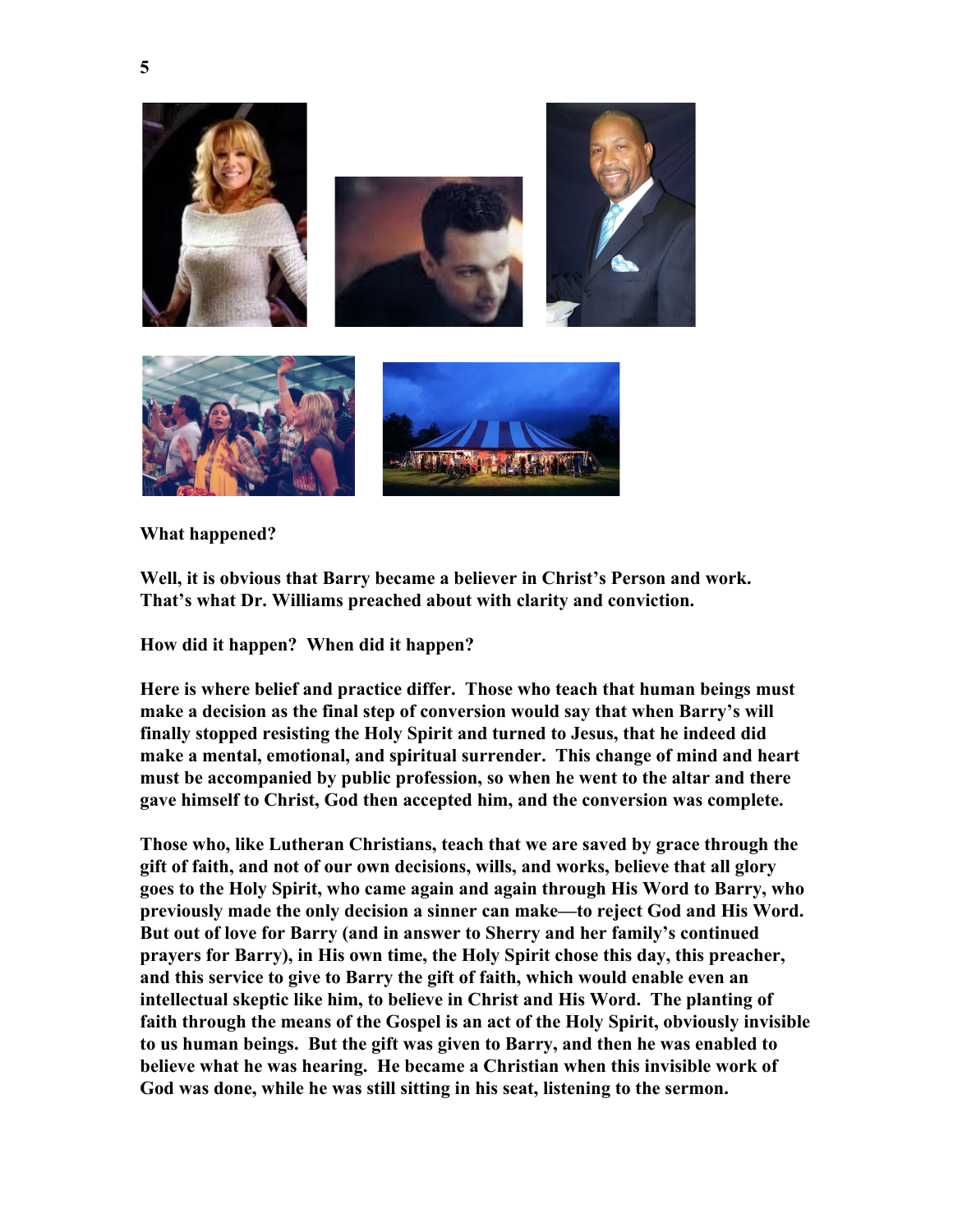**Nitpicky? Perhaps from our viewpoint. Regardless of how faithful people understand the Word of God, the Holy Spirit still saves wherever Christ is preached as the true Son of God, whose death is the salvation of sinners.**

**But if the Bible (God's own Word) clearly teaches that not only do we not, but we cannot cooperate in the work of conversion, should not all glory go to God for His gracious and merciful love to us?**

**A few more questions.**

**We've said much in this story about the Holy Spirit. Who is the Holy Spirit?**

**What is the special role and work the Holy Spirit carries out in the mission of Jesus that continues on in every generation?**

**In this whole matter of salvation who does God want to be saved among the masses of human beings that live on earth in every generation?**

**Why do not all people who hear the Gospel believe?**

**Why are not all people, in the end, going to be in heaven?**

**What would you say to someone who is not a Christian who tells you, "it's okay, I am a very spiritual person?" How might you be a faithful witness to Christ to such a person?**

**What is the Holy Spirit's work of sanctification?**

**What is a "Christian good work?"**